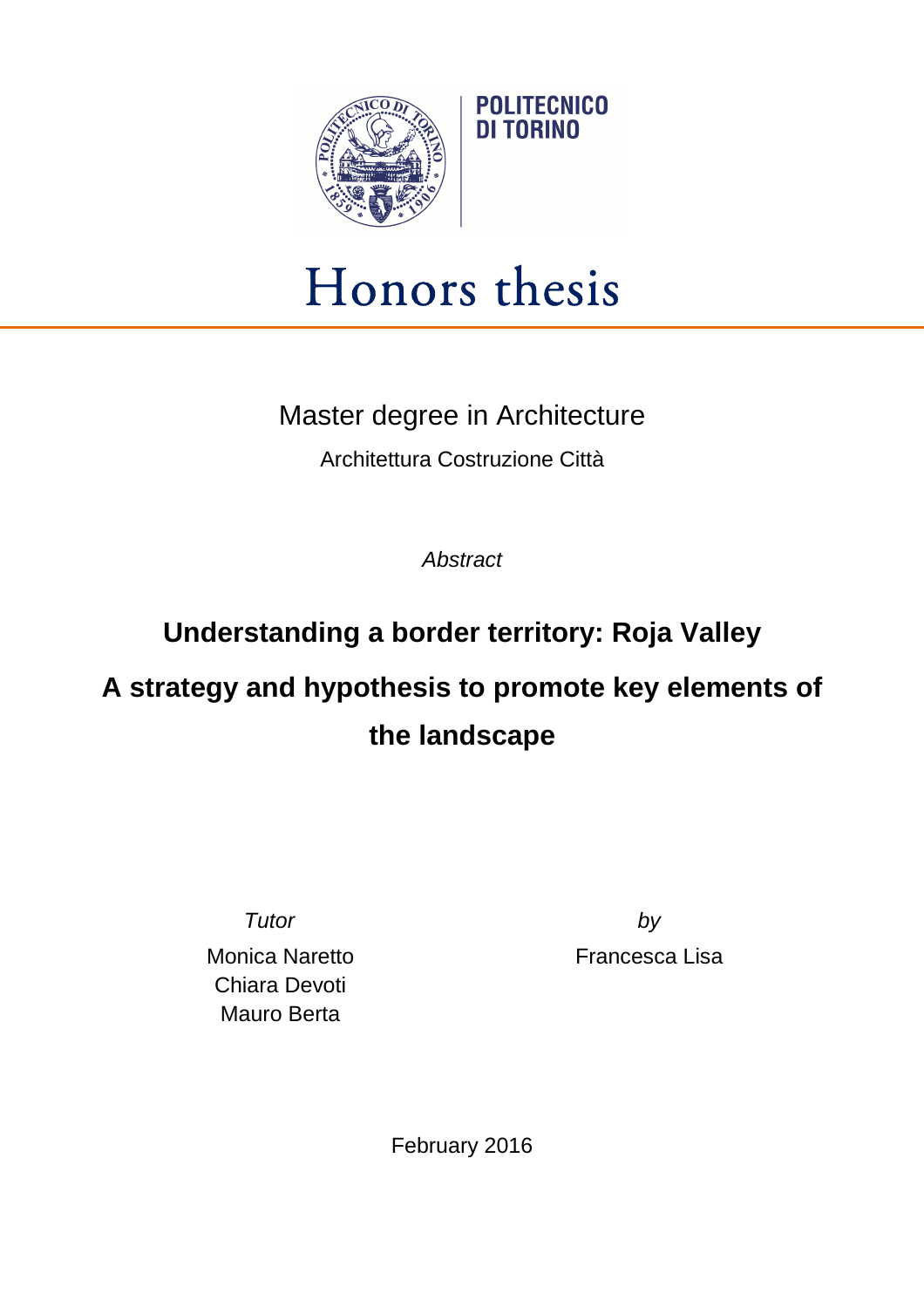Roja Valley is a single valley at the border between two countries, within three regions and divided in three provinces; it's a very diverse territory that crosses the harsh peaks of the Maritimes Alps and leads straight to the mild Mediterrean coasts. Along the river there are the once-called Strada Reale, now Strada Statale 20, on the Italian side of the valley and Route Departmental D6204 on the French one, and the railway line Cuneo-Ventimiglia. The history of the Roja Valley is closely related to the development of the infrastructures that have always run through, especially the road strategically connecting the Alpine regions to the sea; consequently the growth or decline of the Valley communities have been affected all along the history.

\_\_\_\_\_\_\_\_\_\_\_\_\_\_\_\_\_\_\_

As in a series of successive frames changing from narrow and steep to the mild Mediterranean coasts, the traveler crosses two distinctive countries with their own cultural differences. A layered territory and an extraordinary landscape contrast with the recent decline that made the valley into an even more passing-by suburb of both France and Italy.

I conducted my study for the "traveler", the user that crosses the territory as quickly as possible, without taking into consideration any of the peculiarities of the cultural landscape that he travels through. Considering this traveler as strategic and potential to the promotion of the territory, my thesis is structured as an ideal journey divided into three steps to better identify some strategies to capture the traveler's attention and to push him to stop and understand the local culture.

The goal of my research is to study, understand and define a strategy of promotion of this bordering area. The first step was the definition of the historical structure of the territory that was studied by historical periods. Successively, I created thematic maps for each period. For the first part of my research I studied historical maps of vital importance to fully grasp the territorial relations between countries, and I also analyzed written records and historical iconographic sources.

The second part of my research defines the identity of the Roja Valley territory, starting from its identification as part of a larger cultural system. The "material traces" of the elements that constitute the two major infrastructure systems of the valley, the road and the railway system, were then defined and categorized. The analysis and the technical files presented are already part of the promotion of the territory, considered as part of the process of knowledge.

The third part of my thesis consists of the definition of a promotional project based on the definition of homogeneous areas according to the traveler's crossing speed through the valley. My ultimate goal is to establish the criteria for a systemic project to allow the permeability of the cultural landscape of the Valley, inviting the traveler to stop and look at the surrounding territory, pointing out to the things he needs to observe; the general definition of these criteria allow us to extend this strategy to other cultural contexts, and at the same time, their definition allow us to carefully focus on the landscape. The project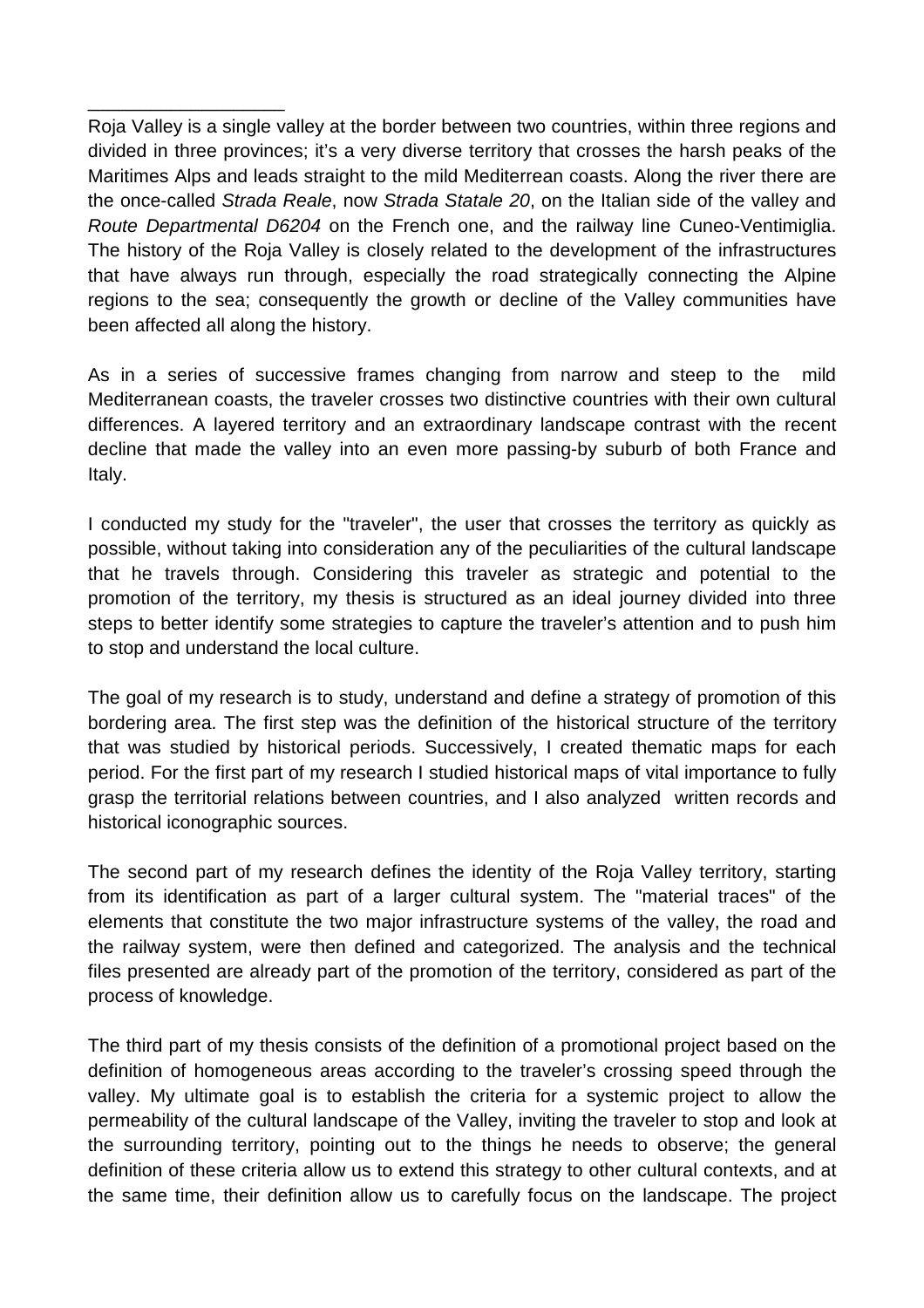design is based on the reorganization of residual areas, considered as infrastructural "knots". The design solutions are the result of the interpretation of the historical support walls that run through the Valley; these walls are recognized as an intrinsic element of continuity and constitute the basic element for a single unitary and systemic project.

Currently, several cross-border initiatives and local action plans have already tried to address some of these issues in a uniform manner. This research project wants to contribute to the debate on the enhancement and knowledge of the landscape project, based on the study of the most intimate and peculiar elements of the territory.



Part 1: historical tematic maps, first period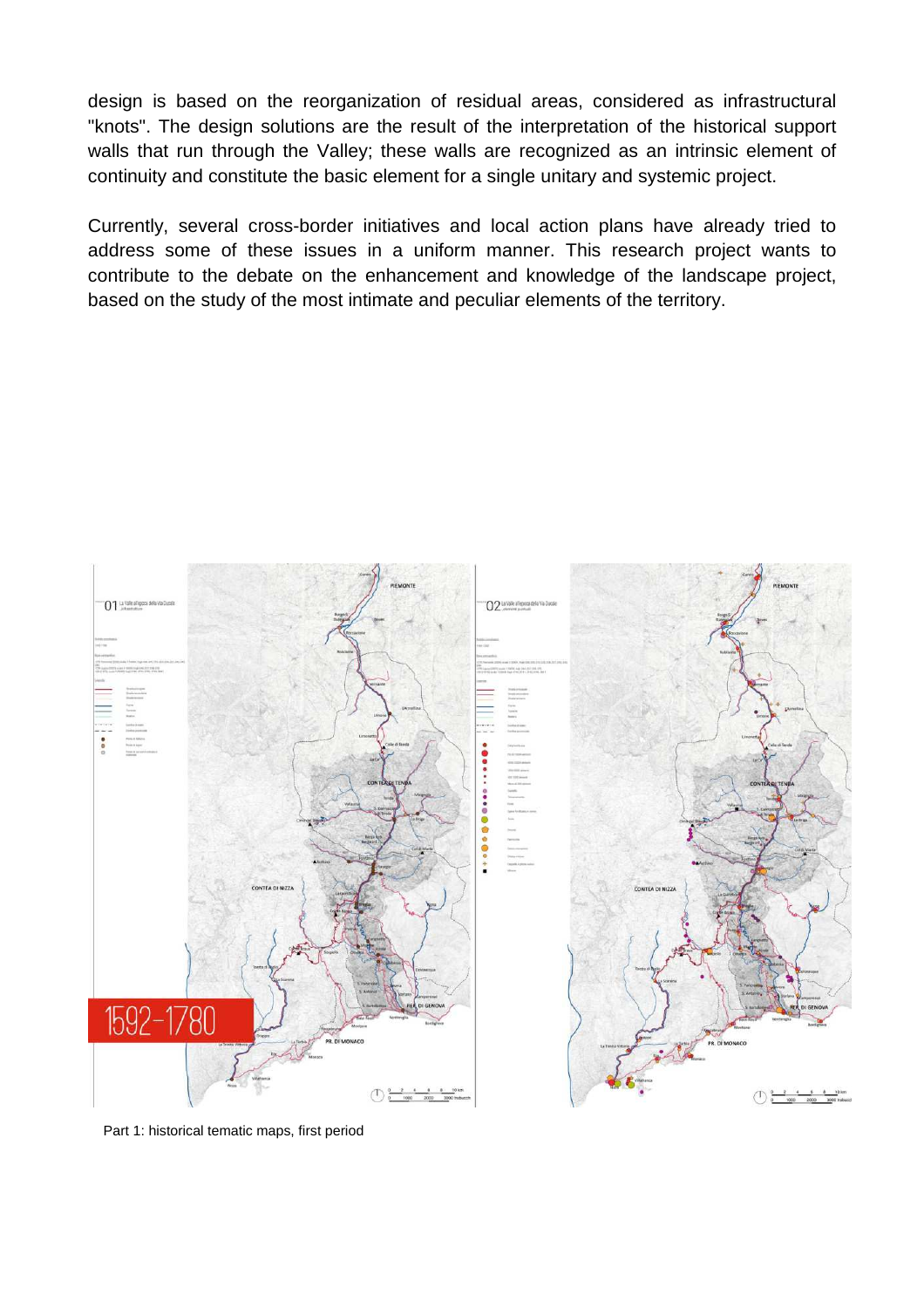

Part 2: identification of the material traces of the infrastructural systems



\_\_\_\_\_\_\_\_\_\_\_\_\_\_\_\_\_\_\_ Part 3: design project to connect the traveler with the cultural landascape of the valley